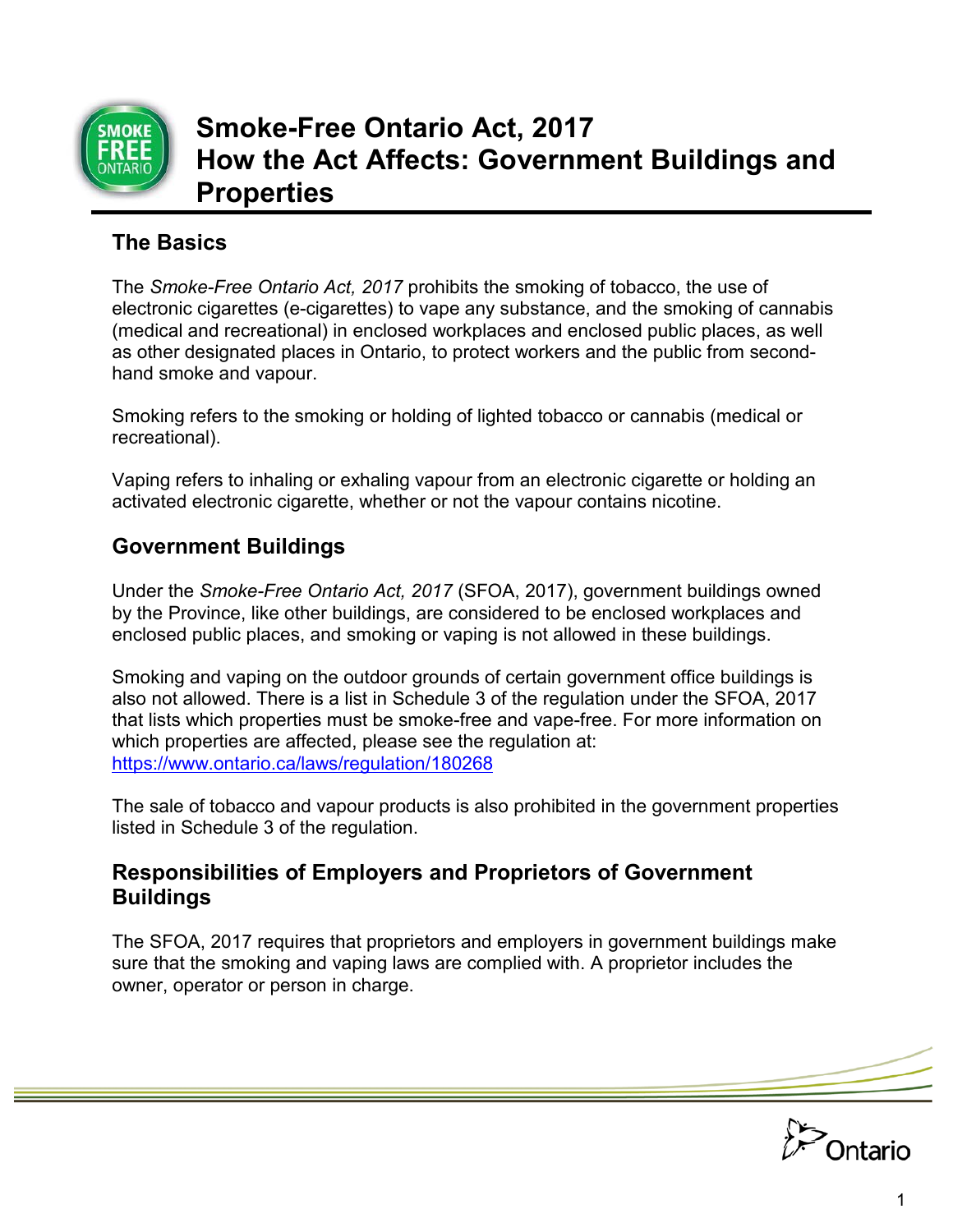Every proprietor and employer in a government building must:

- Give notice to staff and visitors that smoking and vaping is not allowed in the smoke-free and vape-free areas.
- Post "No Smoking" and "No Vaping" signs, or a dual "No Smoking and No Vaping" sign at entrances, exits and washrooms of the smoke-free and vape-free areas, in appropriate locations and in sufficient numbers, to ensure that staff and visitors are aware that smoking and vaping is not allowed.
- Ensure that no ashtrays or similar items are in smoke- and vape-free areas.
- Ensure that employees and visitors do not smoke or vape in the smoke- and vape-free areas.
- Ensure that someone who refuses to comply with Ontario's smoking and vaping laws does not remain in the smoke-free and vape-free areas.

### **Enforcement**

Local public health units will carry out inspections and respond to complaints regarding the sale of tobacco and vapour products, as well as smoking or vaping in government buildings. Inspectors will also respond to complaints regarding smoking or vaping on the outdoor grounds of the government buildings where smoking and vaping is not allowed.

### **Penalties**

#### **Failing to comply with the rules on smoking and vaping**

Anyone found to be smoking or vaping in the smoke-free and vape-free area of a government property (inside or outside) may be charged, and if convicted, could face a maximum fine of \$1,000 (for a first offence) or \$5,000 (for any further offence).

An employer or proprietor of a government property that does not meet their responsibility under the law may be charged with an offence, and if convicted, could face a maximum fine:

Signage responsibilities

- For individuals: \$2,000 (for a first offence); \$5000 (for a second offence); \$10,000 (for a third offence); \$50,000 (four or more offences).
- For corporations: \$5,000 (for a first offence); \$10,000 (for a second offence);